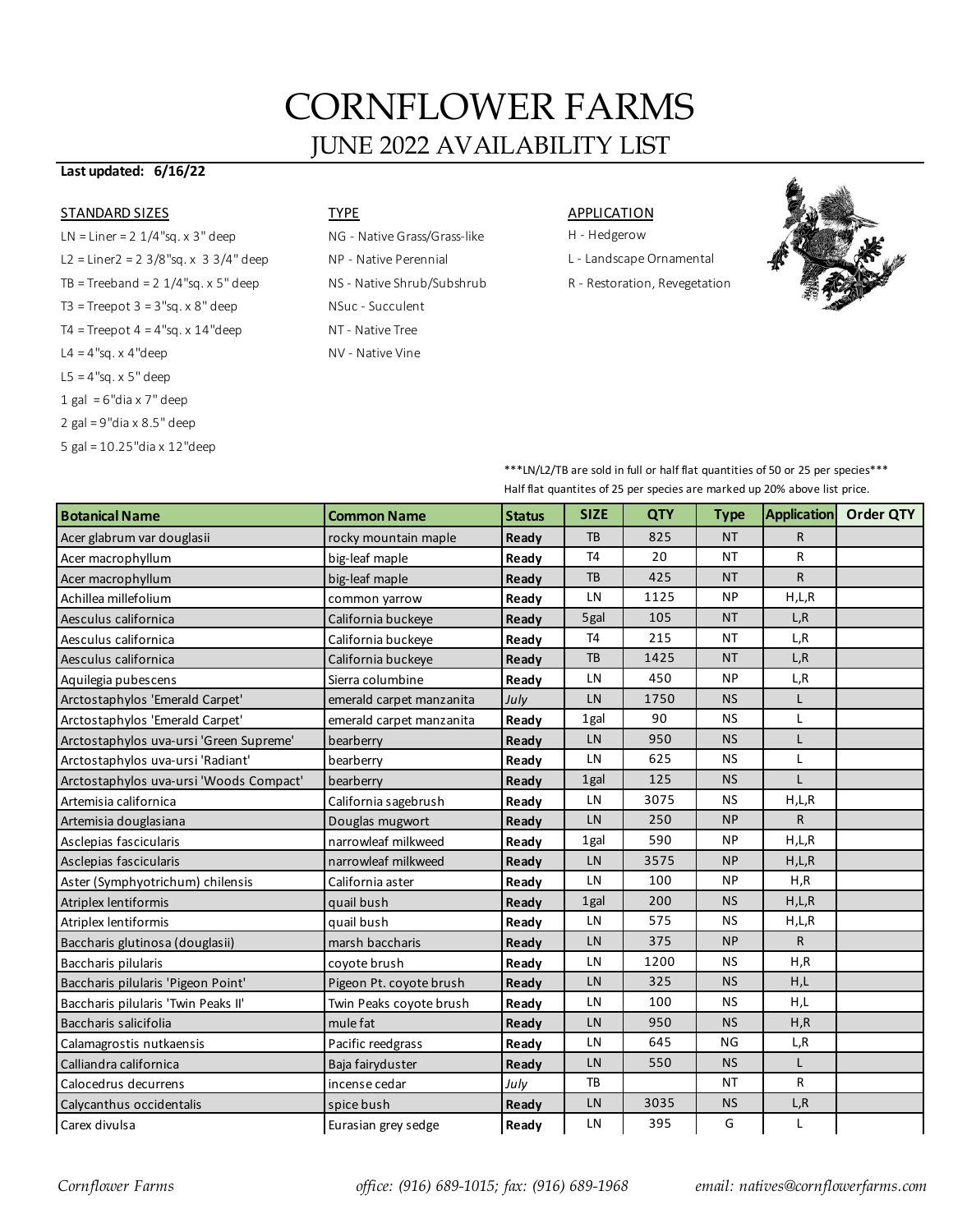| <b>Botanical Name</b>                         | <b>Common Name</b>              | <b>Status</b> | <b>SIZE</b>    | <b>QTY</b> | <b>Type</b> |              | Application Order QTY |
|-----------------------------------------------|---------------------------------|---------------|----------------|------------|-------------|--------------|-----------------------|
| Carex tumulicola                              | foothill sedge                  | Ready         | LN             | 250        | <b>NG</b>   | L, R         |                       |
| Ceanothus 'Concha'                            | wild lilac                      | July/Aug      | LN             |            | <b>NS</b>   | H,L          |                       |
| Ceanothus 'Frosty Blue'                       | wild lilac                      | July/Aug      | LN             |            | <b>NS</b>   | H,L          |                       |
| Ceanothus cuneatus                            | buckbrush                       | Ready         | 1gal           | 80         | <b>NS</b>   | H,L,R        |                       |
| Ceanothus cuneatus                            | buckbrush                       | Ready         | LN             | 415        | <b>NS</b>   | H,L,R        |                       |
| Ceanothus g. var. horizontalis 'Yankee Point' | yankee point wild lilac         | Ready         | LN             | 1250       | <b>NS</b>   | H,L          |                       |
| Ceanothus gloriosus                           | Pt. Reyes ceanothus             | Ready         | LN             | 500        | <b>NS</b>   | L            |                       |
| Ceanothus gloriosus 'Anchor Bay'              | wild lilac                      | Ready         | LN             | 2750       | <b>NS</b>   | L            |                       |
| Ceanothus integerrimus                        | deerbrush ceanothus             | Ready         | L2             | 100        | <b>NS</b>   | R            |                       |
| Ceanothus prostratus                          | Mahala mat                      | Ready         | L2             | 165        | <b>NS</b>   | L, R         |                       |
| Ceanothus rigidus 'Snowball'                  | Snowball ceanothus              | July/Aug      | LN             |            | <b>NS</b>   | L            |                       |
| Ceanothus thyrsiflorus                        | blue blossom                    | Ready         | 2gal           | 40         | <b>NS</b>   | L            |                       |
| Ceanothus thyrsiflorus 'Skylark'              | compact blue blossom            | Ready         | LN             | 970        | <b>NS</b>   | L            |                       |
| Cercis occidentalis                           | western redbud                  | Ready         | 1gal           | 125        | <b>NT</b>   | H,L,R        |                       |
| Cercocarpus ledifolius                        | desert mahogany                 | Ready         | TB             | 550        | <b>NT</b>   | R            |                       |
| Clematis ligusticifolia                       | western clematis                | Ready         | LN             | 1000       | NV          | L,R          |                       |
| Cornus glabrata                               | smooth dogwood, brown dog Ready |               | L2             | 175        | <b>NT</b>   | R            |                       |
| Cornus glabrata                               | smooth dogwood, brown dog Ready |               | TB             | 750        | ΝT          | R            |                       |
| Cornus nuttallii                              | mountain dogwood                | Ready         | TB             | 500        | <b>NT</b>   | L,R          |                       |
| Cornus sericea 'Peters Choice'                | Peter's Choice dogwood          | Ready         | LN             | 600        | <b>NS</b>   | L            |                       |
| Corylus cornuta var. californica              | western hazelnut                | Ready         | TB             | 750        | T           | Г            |                       |
| Crataegus douglasii                           | black hawthorn                  | Ready         | L2             | 175        | ΝT          | L,R          |                       |
| Crataegus douglasii                           | black hawthorn                  | Ready         | <b>TB</b>      | 150        | <b>NT</b>   | L,R          |                       |
| Cupressus (Hesperocyparis) forbesii           | Tecate cypress                  | July          | TB             |            | ΝT          | R            |                       |
| Elymus (Leymus) glaucus                       | blue wild rye                   | Ready         | LN             | 200        | NG          | R            |                       |
| Elymus (Leymus) triticoides                   | creeping wild rye               | Ready         | LN             | 150        | NG          | R            |                       |
| Encelia farinosa                              | brittlebush, incensio           | Ready         | LN             | 600        | <b>NS</b>   | L, R         |                       |
| Eriodictyon californicum                      | yerba santa                     | Ready         | LN             | 500        | <b>NS</b>   | H,L,R        |                       |
| Eriogonum compositum var. compositum          | arrow leaf buckwheat - yellow   | Ready         | LN             | 70         | <b>NP</b>   | L            |                       |
| Eriogonum fasciculatum                        | California buckwheat            | Ready         | LN             | 1350       | <b>NS</b>   | H,L,R        |                       |
| Eriogonum fasciculatum                        | California buckwheat            | Ready         | TB             | 125        | <b>NS</b>   | H,L,R        |                       |
| Eriogonum fasciculatum 'Theodore Payne'       | creeping buckwheat              | Ready         | LN             | 125        | <b>NS</b>   |              |                       |
| Eriogonum giganteum                           | St. Catherine's lace            | Ready         | LN             | 2250       | <b>NS</b>   | H,L,R        |                       |
| Eriogonum grande var. rubescens               | red buckwheat                   | Ready         | LN             | 1850       | <b>NP</b>   | H,L          |                       |
| Eriogonum parvifolium                         | seacliff / dune buckwheat       | Ready         | LN             | 950        | <b>NP</b>   | $\mathbf{L}$ |                       |
| Eriophyllum confertiflorum                    | golden yarrow                   | Ready         | LN             | 175        | NP          | H,L          |                       |
| Eschscholzia californica var. maritima        | coastal California poppy        | Ready         | LN             | 250        | <b>NP</b>   | H,L,R        |                       |
| Festuca idahoensis 'Siskiyou Blue'            | Siskiyou Blue Idaho fescue      | Ready         | LN             | 350        | ΝG          |              |                       |
| Fraxinus latifolia                            | Oregon ash                      | Ready         | T <sub>4</sub> | 160        | <b>NT</b>   | R            |                       |
| Fraxinus latifolia                            | Oregon ash                      | Ready         | TB             | 1100       | <b>NT</b>   | R            |                       |
| Grindelia camporum                            | gum plant                       | Ready         | LN             | 1175       | <b>NP</b>   | H, R         |                       |
| Grindelia stricta                             | gum plant                       | Ready         | LN             | 750        | NP          | H,R          |                       |
| Helenium puberulum                            | sneezeweed                      | Ready         | LN             | 1250       | <b>NP</b>   | R            |                       |
| Heteromeles arbutifolia                       | toyon                           | Ready         | 5gal           | 60         | <b>NS</b>   | H,L,R        |                       |
| Heteromeles arbutifolia                       | toyon                           | Ready         | LN             | 4725       | <b>NS</b>   | H,L,R        |                       |
| Hibiscus californicus (lasiocarpos)           | California hibiscus             | Ready         | LN             | 450        | <b>NS</b>   | L,R          |                       |
| Iris Pacific Coast Hybrid Mixed               | mixed colors hybrid iris        | Ready         | 1gal           | 90         | <b>NP</b>   | L            |                       |
| Iris Pacific Coast Hybrid Mixed               | mixed colors hybrid iris        | Ready         | LN             | 5500       | NP          | L            |                       |
| Juglans hindsii                               | No. California black walnut     | Ready         | 5gal           | 80         | ΝT          | R            |                       |
| Juglans hindsii                               | No. California black walnut     | Ready         | T3             | 270        | <b>NT</b>   | R            |                       |
| Juglans hindsii                               | No. California black walnut     | Ready         | T <sub>4</sub> | 110        | <b>NT</b>   | R            |                       |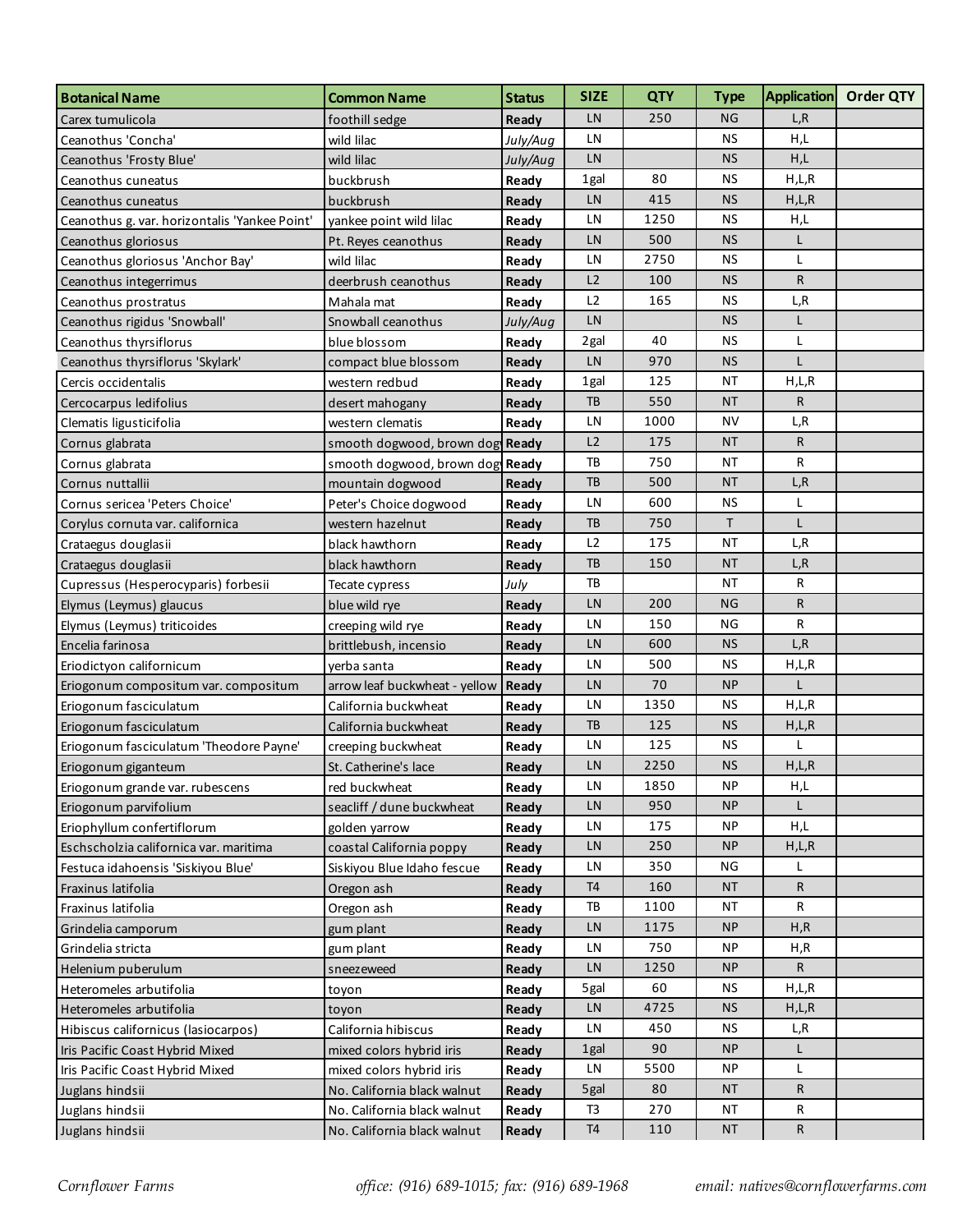| <b>Botanical Name</b>                                           | <b>Common Name</b>                  | <b>Status</b> | <b>SIZE</b>    | <b>QTY</b> | <b>Type</b> |       | Application Order QTY |
|-----------------------------------------------------------------|-------------------------------------|---------------|----------------|------------|-------------|-------|-----------------------|
| Juncus balticus                                                 | <b>Baltic rush</b>                  | Ready         | TB             | 200        | <b>NG</b>   | R     |                       |
| Juncus effusus v. pacificus 'Quartz Creek'                      | Quartz Creek rush                   | Ready         | LN             | 2500       | NG          | L     |                       |
| Koeleria macrantha                                              | crested hair grass                  | Ready         | LN             | 375        | ΝG          | L,R   |                       |
| Linum lewisii                                                   | western blue flax                   | Ready         | LN             | 225        | <b>NP</b>   | H,L,R |                       |
| Lonicera hispidula var. vacillans                               | pink wild honeysuckle               | Ready         | LN             | 175        | NV          | L,R   |                       |
| Lonicera involucrata                                            | twinberry                           | Ready         | LN             | 925        | <b>NV</b>   | L, R  |                       |
| Lotus scoparius (Acmispon glaber)                               | deerweed                            | Ready         | 1gal           | 120        | <b>NP</b>   | H,L,R |                       |
| Lupinus albifrons                                               | silver bush lupine                  | Ready         | L2             | 400        | <b>NS</b>   | H,L,R |                       |
| Lupinus albifrons                                               | silver bush lupine                  | Ready         | TB             | 150        | ΝS          | H,L,R |                       |
| Lupinus littoralis                                              | seashore lupine                     | Ready         | LN             | 125        | <b>NS</b>   | L, R  |                       |
| Mimulus (Diplacus) aurantiacus                                  | golden sticky monkey flower         | Ready         | LN             | 650        | <b>NS</b>   | H,L,R |                       |
| Mimulus (Diplacus) puniceus                                     | red monkey flower                   | Ready         | LN             | 450        | <b>NS</b>   | H,L   |                       |
| Monardella odoratissima (australis)                             | mountain pennyroyal, coyote         | Ready         | L2             | 345        | <b>NP</b>   | L,R   |                       |
| Oenothera californica                                           | California primrose                 | Ready         | LN             | 50         | <b>NP</b>   | L,R   |                       |
| Penstemon rydbergii                                             | meadow penstemon                    | Ready         | LN             | 350        | ΝP          | L,R   |                       |
| Penstemon spectabilis                                           | showy penstemon                     | Ready         | LN             | 250        | <b>NP</b>   | L     |                       |
| Pinus attenuata                                                 | knobcone pine                       | Ready         | TB             | 250        | ΝT          | R     |                       |
| Pinus contorta ssp. murrayana                                   | lodgepole pine                      | Ready         | TB             | 175        | <b>NT</b>   | R     |                       |
| Pinus coulteri                                                  | Coulter pine, big-cone pine         | Ready         | TB             | 75         | ΝT          | R     |                       |
| Pinus ponderosa                                                 | ponderosa pine                      | Ready         | <b>T4</b>      | 35         | <b>NT</b>   | R     |                       |
| Pinus radiata                                                   | Monterey pine                       | Ready         | TB             | 485        | ΝT          | R     |                       |
| Pinus sabiniana                                                 | gray pine                           | July          | TB             |            | <b>NT</b>   | R     |                       |
| Populus fremontii                                               | Fremont cottonwood                  | Ready         | T <sub>3</sub> | 25         | <b>NT</b>   | R     |                       |
| Populus fremontii                                               | Fremont cottonwood                  | Ready         | T <sub>4</sub> | 210        | <b>NT</b>   | R     |                       |
| Populus fremontii                                               | Fremont cottonwood                  | Ready         | TB             | 350        | ΝT          | R     |                       |
| Populus trichocarpa                                             | black cottonwood                    | Ready         | T <sub>4</sub> | 45         | <b>NT</b>   | R     |                       |
| Populus trichocarpa                                             | black cottonwood                    | Ready         | TB             | 425        | ΝT          | R     |                       |
| Quercus agrifolia                                               | coast live oak                      | Ready         | TB             | 2450       | <b>NT</b>   | R     |                       |
| Quercus chrysolepis                                             | canyon live oak                     | Ready         | TB             | 350        | ΝT          | R     |                       |
| Quercus douglasii                                               | blue oak                            | Ready         | T <sub>4</sub> | 370        | <b>NT</b>   | R     |                       |
| Quercus douglasii                                               | blue oak                            | Ready         | TB             | 11950      | ΝT          | R     |                       |
| Quercus garryana brewerii                                       | Brewer's white oak                  | Ready         | TB             | 75         | <b>NT</b>   | R     |                       |
| Quercus kelloggii                                               | California black oak                | Ready         | <b>T4</b>      | 90         | ΝT          | R     |                       |
| Quercus kelloggii                                               | California black oak                | Ready         | ТB             | 4500       | <b>NT</b>   | R     |                       |
| Quercus lobata                                                  | valley oak                          | Ready         | <b>T4</b>      | 35         | <b>NT</b>   | R     |                       |
| Quercus wislizeni                                               | interior live oak                   | Ready         | TB             | 10980      | <b>NT</b>   | R     |                       |
| Rhamnus (Frangula) cal. 'Eve Case'                              | Eve Case coffeeberry                | Ready         | LN             | 2500       | <b>NS</b>   | H,L   |                       |
| Rhamnus (Frangula) californica ssp tomentella hoary coffeeberry |                                     | Ready         | LN             | 7925       | <b>NS</b>   | H,L,R |                       |
| Rhus trilobata (aromatica)                                      | skunk-bush                          | Ready         | 5gal           | 6          | ΝS          | H,L,R |                       |
| Ribes aureum var. gracillimum                                   | golden currant                      | Ready         | LN             | 195        | <b>NS</b>   | H,L,R |                       |
| Ribes californicum                                              | hillside gooseberry                 | Ready         | LN             | 750        | <b>NS</b>   | L,R   |                       |
| Ribes roezlii                                                   | Sierra gooseberry                   | Ready         | LN             | 545        | <b>NS</b>   | L,R   |                       |
| Ribes sanguineum glutinosum                                     | flowering currant                   | Ready         | LN             | 650        | <b>NS</b>   | L,R   |                       |
| Rosa californica                                                | California wild rose                | Ready         | 1gal           | 130        | <b>NS</b>   | H, R  |                       |
| Rosa californica                                                | California wild rose                | Ready         | LN             | 3515       | ΝS          | H,R   |                       |
| Rosa gymnocarpa                                                 | wood rose/baldhip rose              | Ready         | LN             | 100        | <b>NS</b>   | R     |                       |
| Salix exigua (syn. S. hindsiana)                                | sandbar willow, coyote willow Ready |               | <b>T4</b>      | 45         | <b>NT</b>   | H, R  |                       |
| Salix exigua (syn. S. hindsiana)                                | sandbar willow, coyote willow Ready |               | TB             | 250        | <b>NT</b>   | H, R  |                       |
| Salix gooddingii                                                | Goodding's black willow             | Ready         | T <sub>3</sub> | 25         | <b>NT</b>   | H, R  |                       |
| Salix gooddingii                                                | Goodding's black willow             | Ready         | T <sub>4</sub> | 35         | <b>NT</b>   | H, R  |                       |
| Salix gooddingii                                                | Goodding's black willow             | Ready         | TB             | 440        | <b>NT</b>   | H,R   |                       |